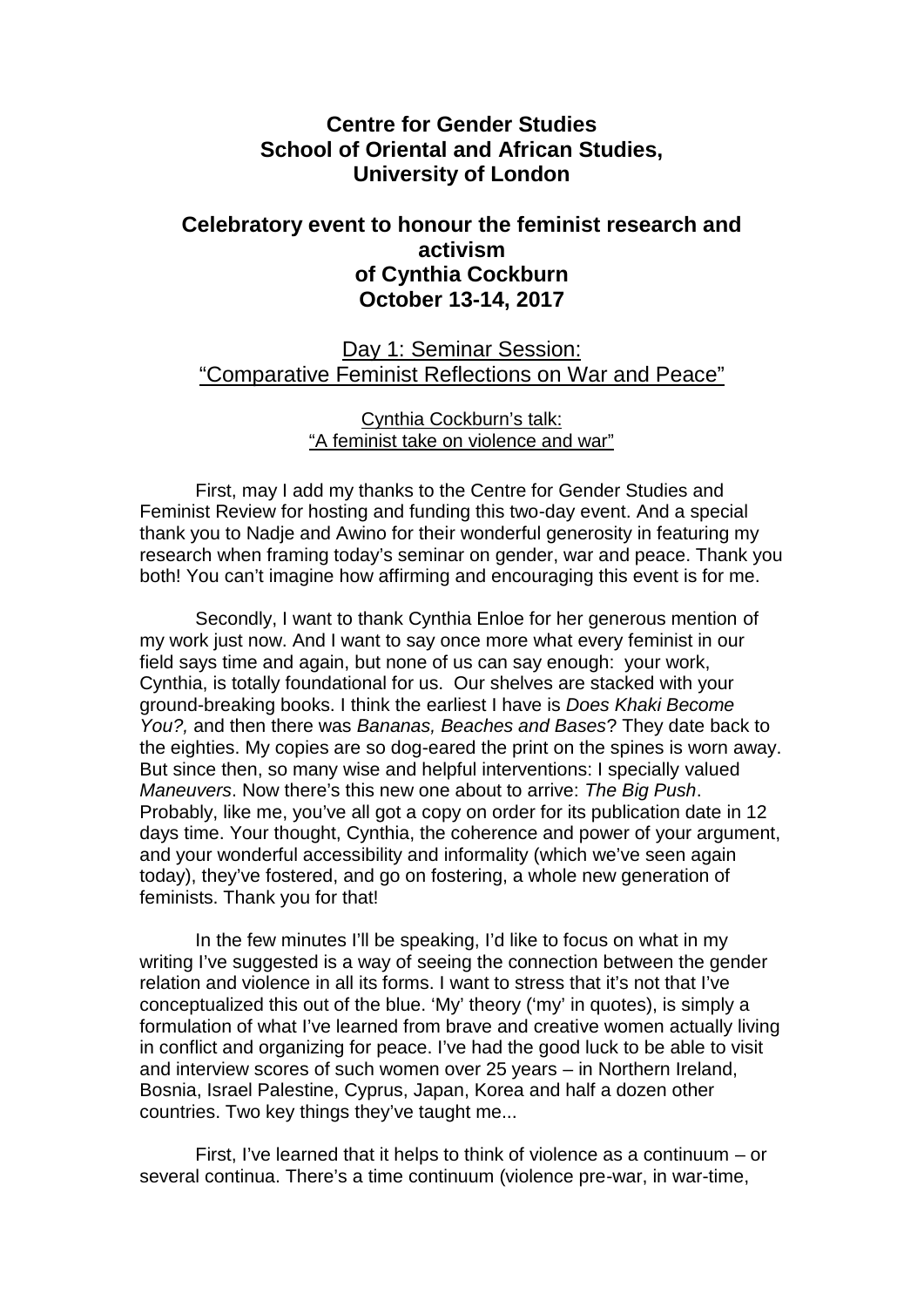and after war); and a continuum of scale (from the blow of a fist to the explosion of a nuclear weapon). What's more, violence is a gendered continuum. Identifying the gender relation in there helps us see connections between instances of violence and perhaps a way of interrupting the continuum.

The second thing I've learned from these women is that gender may be understood as not only manifest in, but actually causal of, all forms of violence, up to and including militarization and war.

Someone who springs to mind when I say these things is Suzuyo Takazato, the key activist in OWAAM, Women Act Against Military Violence, in the hugely militarized Japanese island of Okinawa. From her perspective, opposing the Japan-US Security Treaty involves resisting violence at many points on the scale, from the threat of stationing US nuclear weapons down to the rape of an Okinawan schoolgirl by a US Marine. Suzuyo readily uses the term "the gendered continuum of violence".

Also, like a lot of other activist women I've met - I'm thinking of Aida Santos in the Philippines, and Marina Zapatas in Colombia, but a lot of others besides - Suzuyo wasn't afraid to use the difficult word 'patriarchy', when a lot of academic feminists were avoiding it as "structuralist". It's they who gave me the courage to persist in using it in my search for causality.

I think of it this way...As feminists in this post-modernist era we rightly stress the notion of 'intersectionality' to describe relationships at the individual level. In an 'intersectional' approach we see any one individual as positioned in and shaped by several intersecting power relations - for a start: those of economic class, ethnicity, and gender. A white, owning-class and male individual has a different life experience from a black, working class woman.

But I'm left with the question: where do we look to see the source of these power relations that shape individual chances? We surely have to look upwards and outwards, to those society-wide things we used to call 'structures'. OK, let's call them 'meta-processes' - that sounds less rigid, perhaps, and recognizes that they are capable of changing and developing gradually over time. Think of the economic system; deriving power from wealth; and the racializing power of ethno-nationalism in tribes and nations. These two systemic phenomena at least are surely undeniable. But right there, intersected with them in every human institution - in every corporation, every church, every family - is a third power system, the sex-gender order which, with minor modifications, seems to have been, for millennia, one in which men exercise power over women. 'Patriarchy' for short. Together these systemic power processes produce inequalities among us as individuals in the here and now.

What's more - all three of them are intrinsically violent. Because it takes force to constitute the self as an inferiorized, exploited other. People don't submit willingly to being the landless labourer, the despised minority, or women cast as men's property. So together these power processes cause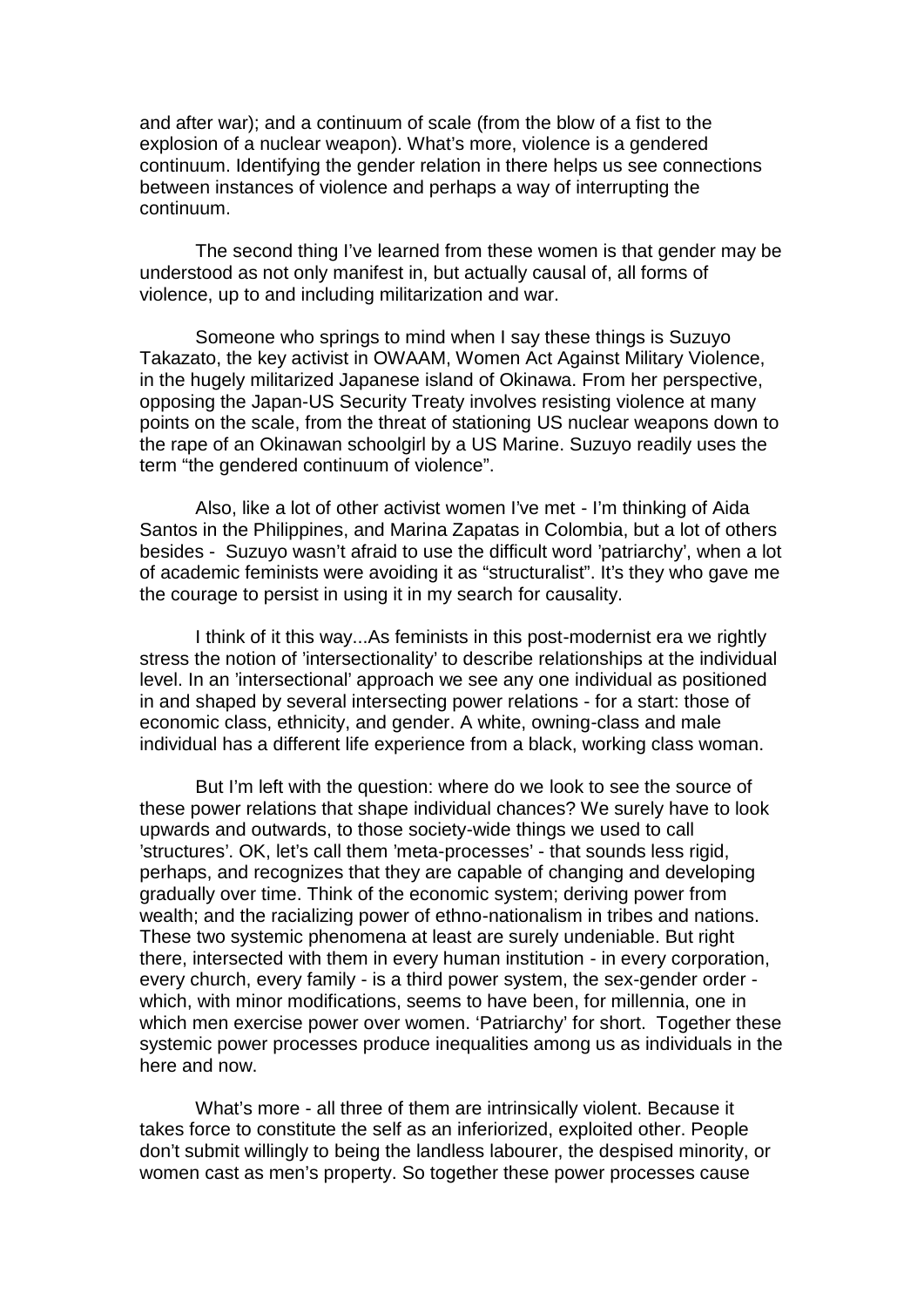interpersonal violence, strife, militarization and war. Of course gender is never the sole cause of war. It's not even very often an immediate cause. But it's an underlying cause, a predisposing factor, making the use of force always a likely choice.

I've chosen to represent this theory, of "gender as causal in militarization and war", evolved by activist women like Suzuyo, as a standpoint, in the Marxist sense of standpoint – meaning an understanding of the world generated by a particular collective social actor in struggle. For Lukacs and others, the "proletarian standpoint" was the theory collectively derived by the working class from its experience of struggle in labour. Nancy Hartsock then introduced the idea of a feminist standpoint in women's labour. I'm suggesting, furthermore, that women may be understood as collectively deriving a feminist standpoint from our gender-specific experience of, and struggle against, violence in all its forms.

Now - our conference organizers have asked us to focus on the current moment and what new thinking may be needed right now. Well, I always like to listen to Raewyn Connell, in Australia. She writes, (quote) 'Given the concentration of weapons and the practices of violence among men...gender relations appear to be strategic. Masculinities are the forms in which many dynamics of violence take shape ...Evidently (she says) a strategy for demilitarization and peace must include a strategy of change in masculinities.'

So, yes, I agree - that's the first thing. We have to make the shaping and reshaping of masculinities a policy issue. Oddly, it just isn't, at present. There's a strange blank where policy ought to be.

Ann Oakley, whose book *Sex, Gender and Society* so shaped our thinking in the 1970s, happens to be a neighbour of mine today, and recently we've compared notes on our newspaper reading. We'd both noticed something about news articles reporting sex crime. Let's say a report from a certain city of an epidemic of sexual abuse, abuse of "women and children". Throughout such an article we'd noticed how reference would be made to "abusers", "perpetrators", and so on ...but in gender-neutral terms like that, their sex not actually specified. No mention of the words man, men or masculine. It's implicit of course - the man in the perpetrator. But he's too often taken for granted, not clearly stated. It's a kind of coy invisibilizing of the sex of the offender ,and it has a serious effect - the policy that's prompted by such an epidemic of abuse tends to deal only with the victims. The authors will call for (quote) "better protection of women and children". You never read, or hear (quote) "What is it with men? Why is it that 95% of all violent crime in the UK is committed by men, 99% in the case of sexualized violent crime?" Think about it: if men stopped being violent, overnight, violent crime in this countrywould fall to less than 5% of what it is!

So, I'd argue that our primary task as feminists working in this field today is to press for this missing policy. It clearly has to happen in and through both public sector and voluntary sector initiatives. It has to include parental guidance; guidance for nursery and playgroup staff; for those who